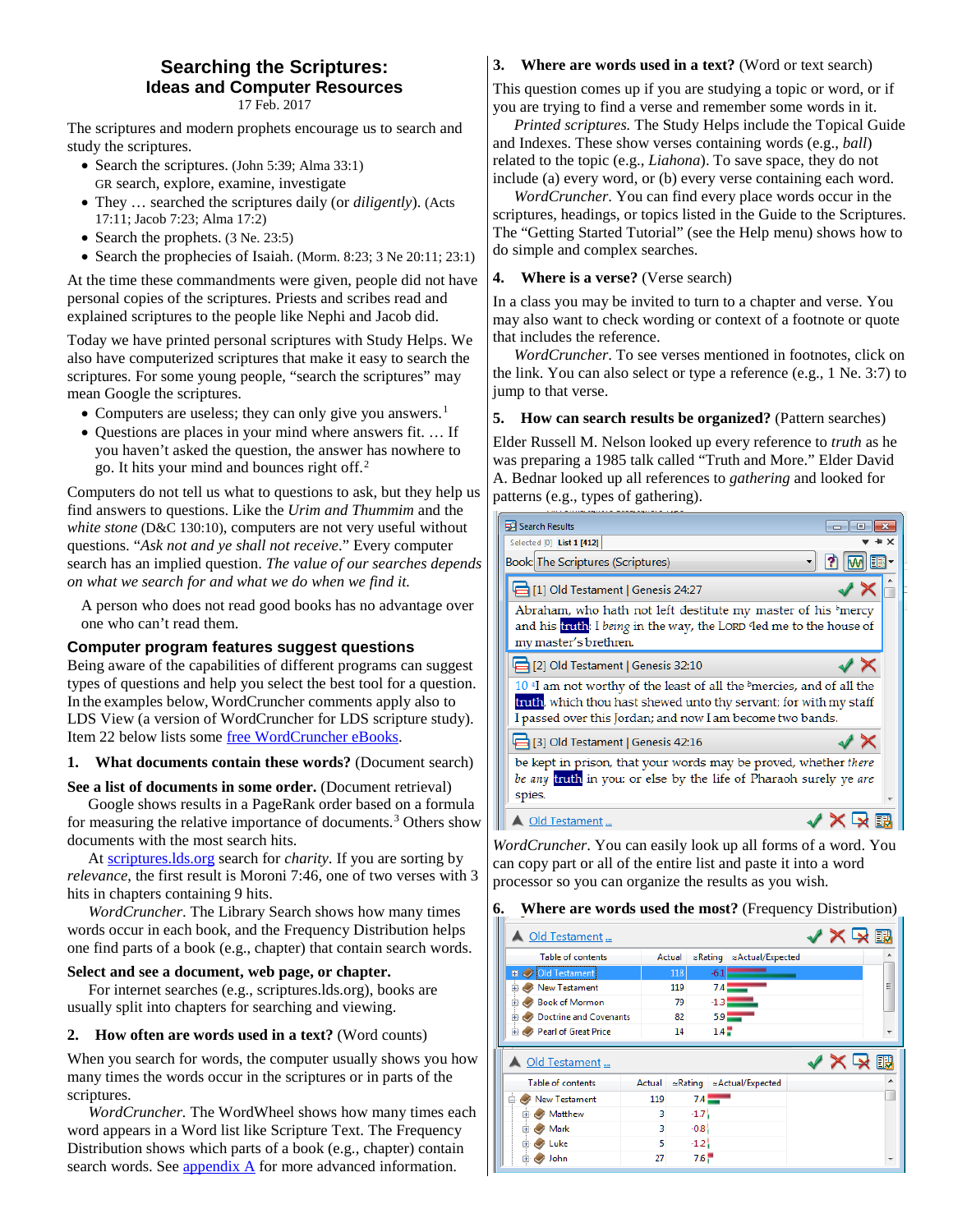#### **7. What words are found near search words?** (Neighborhood)

*WordCruncher*. After a word search, you can see a Neighborhood Report. The top part shows the words before and after the search word. The bottom part shows words found near the search word. The better "friends" are highlighted. Click on a column heading to sort.



| Neighborhood (List #1)                                                                                              |                                               |                                           |         |                |          |                               |       |      |           |      |      |                      |   |
|---------------------------------------------------------------------------------------------------------------------|-----------------------------------------------|-------------------------------------------|---------|----------------|----------|-------------------------------|-------|------|-----------|------|------|----------------------|---|
| <b>Words</b>                                                                                                        | • for: The Scriptures (Scriptures)            |                                           |         |                |          |                               |       |      |           |      |      |                      | Ť |
|                                                                                                                     |                                               |                                           |         |                |          |                               |       |      |           |      |      |                      |   |
| Neighborhoods: 1/412 (412)                                                                                          |                                               |                                           |         |                |          |                               |       |      |           |      |      | <b>Bounds: Words</b> |   |
| $\overline{\phantom{a}}$ Filter                                                                                     |                                               |                                           |         |                |          | $\overline{\phantom{a}}$ Sort |       |      |           |      |      |                      |   |
| Rank                                                                                                                | Citation                                      | $-5$                                      | $-4$    | -3             | $-2$     | $-1$                          | Hit   | $+1$ | $+2$      | $+3$ | $+4$ | $+5$                 | ۸ |
|                                                                                                                     | B of M   Mosiah 4:15                          | walk                                      | in.     | the            | ways     | of                            | truth | and  | soberness | ve   | will | teach                |   |
| D&C 18:21<br>2                                                                                                      |                                               | of                                        | Christ  | and            | speak    | the                           | truth | in   | soberness | And  | as   | many                 |   |
| NT   Acts 26:25<br>3                                                                                                |                                               | speak forth                               |         | the            | words of |                               | truth | and  | soberness | For  | the  | king                 |   |
| 4                                                                                                                   | B of M   Alma 42:31                           | way                                       | declare | the            | word     | with                          | truth | and  | soberness | that | thou | mayest               |   |
|                                                                                                                     |                                               | u.                                        |         |                |          |                               |       |      |           |      |      |                      |   |
| ä,                                                                                                                  | Book of Mormon   Mosiah 4:15<br>************* | <b>VALUE WAS VALUABLY TO MAK ANGALLUM</b> |         |                |          |                               |       |      |           |      |      |                      |   |
| But ye will <sup>s</sup> teach them to <sup>b</sup> walk in the ways of truth and 'soberness; ye will teach them to | Families: 0/1,919 (1,919)                     |                                           |         |                |          |                               |       |      |           |      |      |                      |   |
| Neighbors: 0/806 (806)<br>$\overline{\phantom{a}}$ Filter                                                           |                                               |                                           |         |                |          | $\overline{ }$ Sort           |       |      |           |      |      |                      |   |
| Word                                                                                                                | <b>Word List</b>                              |                                           | Rating  | Sample         | Total    |                               |       |      |           |      |      |                      |   |
|                                                                                                                     | <b>Scripture Text</b>                         |                                           | 10.00   | 5              | 10       |                               |       |      |           |      |      |                      |   |
|                                                                                                                     | <b>Scripture Text</b>                         |                                           | 10.00   | 28             | 361      |                               |       |      |           |      |      |                      |   |
|                                                                                                                     | <b>Scripture Text</b>                         |                                           | 10.00   | 22             | 384      |                               |       |      |           |      |      |                      |   |
|                                                                                                                     | <b>Scripture Text</b>                         |                                           | 9.33    | 24             | 511      |                               |       |      |           |      |      |                      |   |
|                                                                                                                     | <b>Scripture Text</b>                         |                                           | 9.17    | 15             | 213      |                               |       |      |           |      |      |                      |   |
|                                                                                                                     | <b>Scripture Text</b>                         |                                           | 8.63    | $\overline{2}$ | 3        |                               |       |      |           |      |      |                      |   |
| soberness<br>knowledge<br>mercy<br>Spirit<br>grace<br>acknowledging<br>plainness                                    | <b>Scripture Text</b>                         |                                           | 8.54    | 4              | 17       |                               |       |      |           |      |      |                      | A |

#### **8. What were the actual search words?**

When you search using "All Forms" or wildcards (e.g., \*ing), you can see the actual search words by selecting Search Vocabulary Report from the menu with the Neighborhood Report (see above).

#### **9. Which phrases are repeated?** (Phrase Compare Report)

*WordCruncher*. While looking at a text window, you can select the Phrase Compare Report. This shows repeated phrases in the different books, the same book, or in parts of a book. Click on a column heading to sort.

| Num. | Freq.[1] | Fre | Phrase                               | Freq/M.[1] | Fre | Len. |
|------|----------|-----|--------------------------------------|------------|-----|------|
|      |          |     | "a bible we have got a"              | 7.1        |     | 6    |
|      | 6        |     | "a broken heart and a contrite"      | 21.2       |     | 6    |
|      |          |     | "a change wrought upon their bodies" | 7.1        |     | 6    |
|      |          |     | "a child of the devil for"           | 10.6       |     | 6    |
|      |          |     | "a commandment i give unto you"      | 7.1        |     | 6    |
|      |          |     | "a covenant that they would not"     | 7.1        |     | 6    |

| Num. Freq.[1] Fre | Phrase                      | $Freq/M.[1]$ Fre | Len. |
|-------------------|-----------------------------|------------------|------|
| 1.042             | "and it came to pass that"  | 3,677.4          |      |
| 216               | "it came to pass that the"  | 762.3            |      |
| 153               | "it came to pass that when" | 540.0            |      |

#### **10. How are words used in scripture?** (Search for contexts)

Words change meanings over time. For example, when the Bible was translated about 400 years ago, *gay* meant beautiful, fine, or cheerful. About 1950 *gay* began to refer to same-sex attraction or behavior. Many common words (e.g., flatter, offend, men) have different meanings now. President Benson's talk on *pride* showed the importance of learning the meaning of words "as contained in the scriptures" regardless of how the words are used now.

**Ezra Taft Benson:** In the scriptures there is no such thing as righteous pride—it is always considered a sin. Therefore, no matter how the world uses the term, we must understand how God uses the term so we can understand the language of holy writ and profit thereby. ("Beware of Pride," *Ensign*, May 1989)

### **11. What was the Hebrew or Greek word and its meaning?**

The LDS Bible has HEB or GR footnotes that give alternate translations for about 1% of the original Hebrew or Greek words. With the *English Parallel Bible* in WordCruncher, you can see Hebrew and Greek words written with English letters and how they were translated in the King James Bible. You can click on a Hebrew or Greek word to see a brief or longer definition. You can double-click on a word to see every place the word occurs. See the LDS View "Getting Started Tutorial" in the Help menu for more information.

|   |   |                                        |                          | $\Box$<br>-33                                                                           |
|---|---|----------------------------------------|--------------------------|-----------------------------------------------------------------------------------------|
|   |   |                                        |                          |                                                                                         |
| 1 |   |                                        |                          |                                                                                         |
|   |   |                                        |                          | $be\$ r\bar{e}'shîth In the beginning                                                   |
|   |   |                                        | bārā'                    | created                                                                                 |
|   |   |                                        |                          | HEB: shaped, fashioned,                                                                 |
|   |   |                                        |                          | created; always divine activity.                                                        |
|   | 4 |                                        |                          |                                                                                         |
|   | 5 |                                        | 'ēth                     |                                                                                         |
|   | 6 |                                        |                          | the heaven                                                                              |
|   | 7 |                                        | vė\'ēth                  | and                                                                                     |
|   | 8 |                                        | hā\'ārets:               | the earth.                                                                              |
|   |   |                                        |                          | <b>King James Version (KJV)</b>                                                         |
| 2 |   |                                        |                          |                                                                                         |
|   |   |                                        |                          | vė\hā\'ārets And the earth                                                              |
|   |   | English Parallel Bible<br>OT, Gen. 1:1 | <b>LDS HEB footnotes</b> | 'ĕlōhîm God<br>hashshāmayim<br><b>Hebrew word order;</b><br><b>Hebrew pronunciation</b> |

*Hebrew and Greek dictionaries.* When you click on a Hebrew or Greek word (e.g., 'ĕlōhîm), you will see a brief definition from Strong's Hebrew or Greek Lexicon and how the word was translated in the Bible. You will also see links to a pdf of *Brown Driver Briggs Hebrew and English Lexicon* (BDB), or *Thayer's Greek Lexicon* where you will see longer definitions.

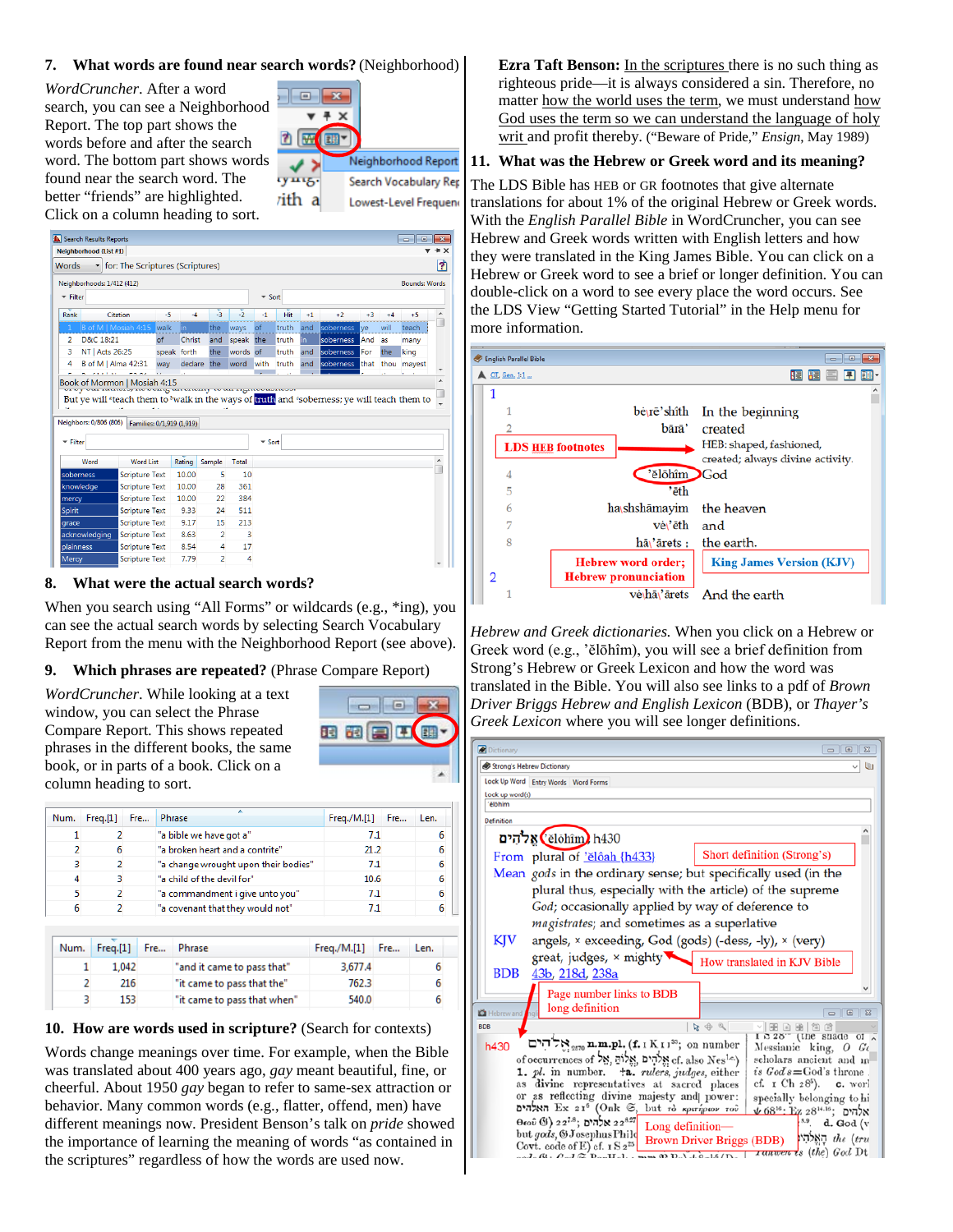#### **12. What are the meanings of English words?**

Google: type *define flatter* to search for the definition. This will usually find modern meanings, not old meanings.

*Webster's 1844.* If you have downloaded this WordCruncher book, you can click on an English word to see the meaning in the dictionary window. This dictionary is basically the same as the 1828 dictionary, but with more technical words. Webster often gave Bible examples for word meanings.

*(Shorter) Oxford English Dictionary (OED or SOED)*: This dictionary shows the historical meanings of words. It is very helpful when studying the scriptures and related books with meanings from AD 1500–1850. The Book of Mormon manuscripts and the 1830 edition appear to match the variations in grammar and word meanings found in English writings from the 1500s to 1700s (e.g., 1611 King James Bible, Tyndale, Shakespeare), not 1830 American English.[4](#page-4-4)

## **13. How else could this be translated?**

A BYU New Testament instructor required his students to read each assignment in the King James Bible (KJV) and at least one other translation. Differences in translation suggest questions and improve understanding. For example,

- Because the daughters of Zion are haughty, and walk with ... wanton eyes, walking and mincing [as] they go, and making a tinkling with their feet: (KJV Isa 3:16)
- The women of Zion are haughty, walking along ..., flirting with their eyes, strutting along with swaying hips, with ornaments jingling on their ankles. (NIV Isa 3:16)

A[t www.blueletterbible.org](http://www.blueletterbible.org/) you can see more than 10 English Bible translations. The Old Testament translations are usually based on the same Hebrew original as the KJV, but the New Testament translations are often based on a Greek text that is about 80% the same as the Greek text used for the KJV.

*WordCruncher*. You can open the LDS Scriptures in about 30 languages. Currently Spanish and Portuguese are the only languages with an LDS Bible. If you open the scriptures in two or more languages, you can look up a verse in one language and the other language windows will automatically synchronize or show the same verse (unless you pin a window). This facilitates comparisons. For example, when you see *LORD* or *host of heaven*  in the English Bible, you will see *Jehová* or *ejército* [army] *del cielo* in Spanish.



### **14. What are "opposition" words with contrasting meanings?**

"It must needs be, that there is an opposition in all things" (2 Ne 2:11). A friend applied this to language by saying you don't know what a word means unless you know what it does not mean. One meaning of *opposition* is "placing one thing in contrast with another" (SOED). Perception requires contrast. One cannot notice a polar bear in snow storm, or white letters on white background. A thesaurus suggests words with similar or opposite meanings.

**What is the opposite of 2** For example, what is the opposite of *faith* in Christ? *Doubt*, *fear*, *disobedience*? The scriptures often suggest word pairs (e.g., hard heart/broken heart, pride/humility, friend/enemy, love/hate, bitter/sweet, light/dark).

*Merism* is a rhetorical term for a pair of contrasting words (such as near and far, young and old, rich and poor, high and low, good and evil, heavens and the earth, light and darkness) used to express totality or completeness. It is like referring to the two ends of a continuum (e.g., A to Z, alpha and omega) to describe everything in between the two ends.

The Lord ... inviteth ... all to come unto him ... black and white, bond and free, male and female; … Jew and Gentile. (2 Ne 26:33)

**Definition: What is and is not meant?** For example, as you look at the colors below and move your eyes from left to right or from bottom to top, where does *blue* begin and end?



## **15. What verses contain more of these words?**

For language learning, it may be useful to look of the most frequent 50 words and to find verses with many of these words. You might also look up all words ending in *ing*.

*WordCruncher.* You can sort the WordWheel by frequency, add a *Normal text* filter, and search for the top 50 words (e.g., the, and). While looking at the Search Results window, you can select *Lowest-Level Frequency Distribution Report*. You can click on the "Hits" or "Unique" column header to sort the list. When you select one of the verses, you will see that verse with top 50 words highlighted in the window below. For example, "And they shall be my people, and I will be their God:" (Jer. 32:38) consists entirely of 11 out of the 50 top words.

| Filter Word-type          |                                                      |    |    |                   |       |       |                   |   |
|---------------------------|------------------------------------------------------|----|----|-------------------|-------|-------|-------------------|---|
| Frequency<br><b>Words</b> | D&C 132:7                                            | 74 | 26 | 153               | 17.0% | 48.4% | o                 | n |
| 93.582 the                | P of GP   Moses 5:2                                  | 29 | 26 | 41                | 63.4% | 70.7% | 0                 | 0 |
| 76,348 and                | D&C 124-60                                           | 38 | 25 | $70^{\circ}$<br>Ш | 35.7% | 54.3% | n                 | n |
| 52.166 of                 |                                                      |    |    |                   |       |       |                   |   |
| 23,227 to                 |                                                      |    |    |                   |       |       | References 42,162 |   |
| 22.284 that               | Selected reference                                   |    |    |                   |       |       |                   |   |
| 19,008 in                 | Pearl of Great Price   Moses 5:25                    |    |    |                   |       |       |                   |   |
| 14,767 unto               | 25 And it shall be said in time to come-That these   |    |    |                   |       |       |                   |   |
| 14.737 he                 | abominations were had from Cain; for he rejected the |    |    |                   |       |       |                   |   |
| 14,638i                   | greater counsel which was had from God, and this is  |    |    |                   |       |       |                   |   |
| 14.600 shall              | a cursing which I will put upon thee, except thou    |    |    |                   |       |       |                   |   |
| Words 15,699<br>Freq. sum | repent.                                              |    |    |                   |       |       |                   |   |
|                           |                                                      |    | 44 |                   |       | ٠     |                   |   |

<span id="page-2-0"></span>**16. Where has this verse been quoted or cited**?

Before computerized scriptures were widely available, *Most Quoted Scriptures* (Kay Briggs, 1981) was a reference guide to over 1,000 LDS scriptures referred to in talks by General Authorities.

With a computer, it is easy to find many other scriptures instead of relying on the most quoted scriptures.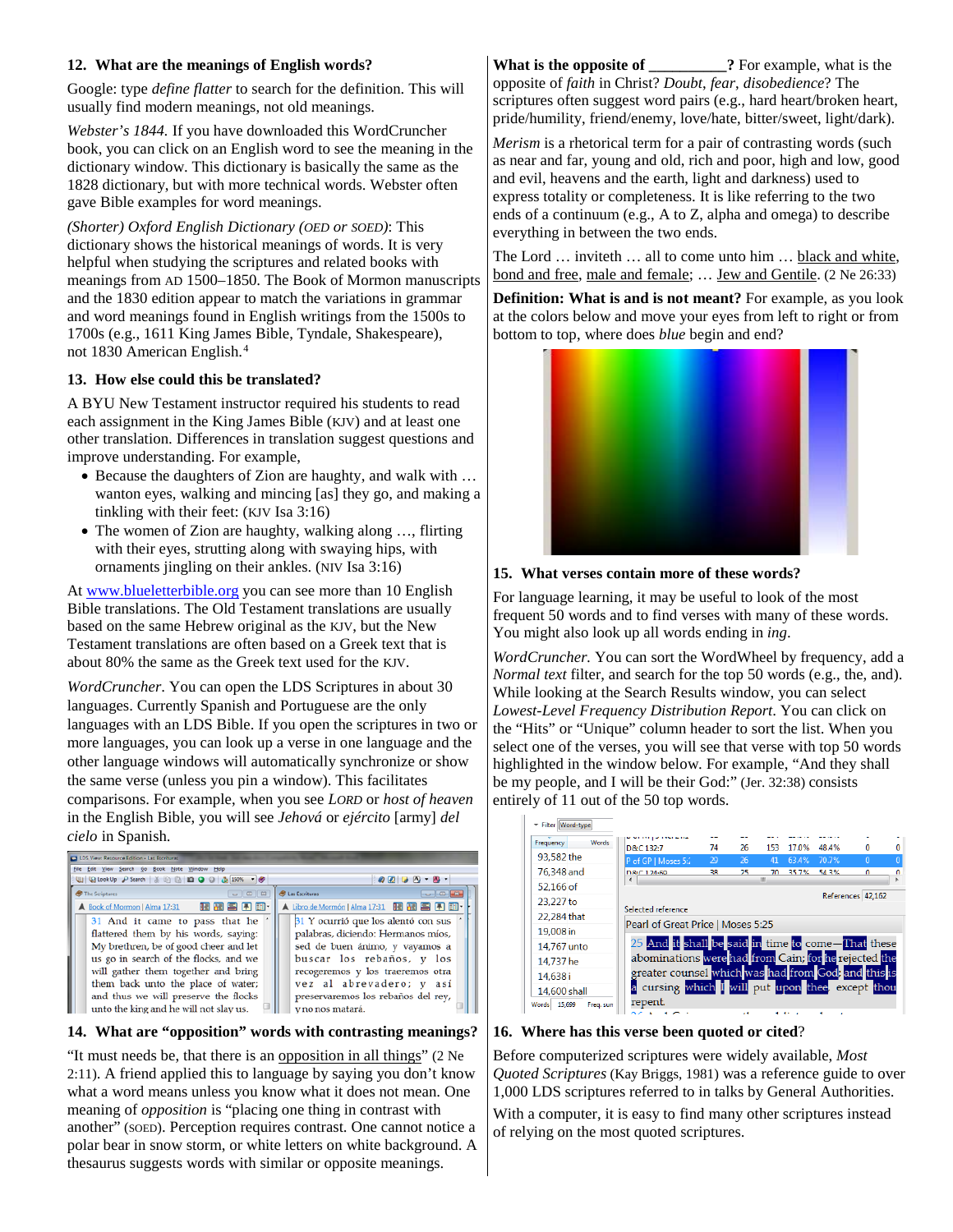At [http://scriptures.byu.edu](http://scriptures.byu.edu/) you can look up any verse of scripture and see where it was cited by speakers (a) in LDS General Conference (1942 to present), (b) in the *Journal of Discourses* (1839–1886), and (c) in *Teachings of the Prophet Joseph Smith*. The year, conference, volume, page, and initials identify the source and speaker. You can click on one to see the text.

**[Alma 17:2-3](javascript:void(0);)** ([13−A,69,TSM](javascript:void(0);)) ([08−O,98,WDO](javascript:void(0);))

([01−A,75,JBW](javascript:void(0);)) ([96−A,75,WML](javascript:void(0);)) ([92−O,81,JEJ](javascript:void(0);)) ([92−O,81,JEJ](javascript:void(0);)) ([90−O,24,RKD](javascript:void(0);)) ([90−O,27,HM](javascript:void(0);)) ([89−A,23,REP](javascript:void(0);)) ([86−A,63,TSM](javascript:void(0);)) ([79−O,16,MGR](javascript:void(0);)) ([75−O,26,MDH](javascript:void(0);)) ([73−A,28,BRM](javascript:void(0);)) ([69−O,94,TSM](javascript:void(0);)) ([67−O,17,RLS](javascript:void(0);)) ([61−A,34,HBL](javascript:void(0);)) ([51−O,124,DLS](javascript:void(0);))  $(191, JS)$ 

**[Alma 17:2-9](javascript:void(0);)** [\(16:57a,OP\)](javascript:void(0);) **[Alma 17:3](javascript:void(0);)** ([09−A,48,RMN](javascript:void(0);)) ([92−O,83,AAL](javascript:void(0);)) ([62−A,68,TBI](javascript:void(0);)) [\(148,JS\)](http://scriptures.byu.edu/stpjs.html#148) [\(155,JS\)](http://scriptures.byu.edu/stpjs.html#155) **[Alma 17:4](javascript:void(0);)** [\(288,JS\)](http://scriptures.byu.edu/stpjs.html#288) **[Alma 17:5](javascript:void(0);)** ([02−A,32,RRS](javascript:void(0);)) ([92−O,83,AAL](javascript:void(0);)) ([89−A,23,REP](javascript:void(0);)) [\(32,JS\)](http://scriptures.byu.edu/stpjs.html#32)

At<https://www.lds-general-conference.org/> you can search General Conference talks (1850–now) and see word frequencies and charts for each decade. This helps identify when words were being emphasized. For example, *grace* is mentioned more frequently in the last 30 years. You can click on a decade to see the words in context.

#### **17. What is the context of a verse?**

Computers make it easy to search for a verse containing a word or words. They also make it easy to take words out of context. Sometimes this is fun.

- First car accident: "They ... ran upon him with one accord" (Acts 7:57).
- First smoker: "She lighted off the camel" (Gen 24:64).

Sometimes words are taken out of context to change the meaning for political or financial gain. For example, political opponents quoted only the underlined words from a Mitt Romney speech in 2012: "I'm in this race because I care about Americans. I'm not concerned about the very poor. We have a safety net there. If it needs repair, I'll fix it."[5](#page-4-5) A movie ad quoted only the underlined words from a movie review: "The credit sequence, with its jumpy frames and near-subliminal flashes of psychoparaphernalia, is a small masterpiece of dementia." [6](#page-4-6)

When we find a verse, computers make it easy to see verses before and after. This helps us understand the meaning of a verse.

For example: "by grace are ye saved through faith … not of works" (Eph. 2:8–9). When one looks up Paul's other references to *faith* and *works*, it is clear that he is referring to "faith in Jesus Christ" and "the works of the law" of Moses (e.g., circumcision, dietary rules, Sabbath rules). Paul argued against Jewish Christians who said Gentile Christians needed to keep the law of Moses as taught by the rabbis (see Acts 15; Gal. 2). However, when James said "faith without works is dead" (James 2:20), he was referring to "good deeds" like feeding the hungry, not to the works of the law of Moses. Paul also teaches people to do good, not "the works of the flesh." (Gal 5:13–26)

About 1400 years later, Martin Luther quoted Paul's teachings on faith and works as he argued against the seven sacraments (works) that the Catholic Church said were necessary for salvation. He and many other Protestants accepted only two: baptism, sacrament.

#### **18. What is omitted or not written?**

**What priesthood office is not mentioned?** Computers can help us find possible priesthood titles and where they occur. But we have to notice the absence of titles. What title(s) is missing?

The high priest and elder … have a right to officiate in all these offices [elder, priest, teacher, deacon] … when there are no higher authorities present. (D&C 107:10-12)

Perhaps, this omission was considered before all stake quorums of the seventy were discontinued in 1986.

# **What types of food or drink are not in the Word of Wisdom?**

It is interesting (a) to identify various types of plants, animals, foods, and drinks mentioned in Bible and modern literature, and (b) to see which ones are not mentioned in the Word of Wisdom.

#### **19. What do pronouns refer to?**

Pronouns like *he, she, they, these,* or *those* commonly refer to a noun or noun phrase used earlier. Plural pronouns refer to plural nouns. Feminine pronouns refer to feminine nouns. Sometimes it is clear what a pronoun refers to. In the verse below, *they* clearly does not refer to the singular nouns *man* or *Lord*.

Yea, flesh also of beasts and of the fowls of the air, I, the Lord, have ordained for the use of man with thanksgiving; nevertheless *they* are to be used sparingly; (D&C 89:12)

Sometimes it unclear what a pronoun refers to.

All grain is ordained for the use of man and of beasts, to be the staff of life, not only for man but for the beasts of the field, and the fowls of heaven, and all wild animals that run or creep on the earth; And *these* hath God made for the use of man only in times of famine and excess of hunger. (D&C 89:14–15)

Does *these* refer to all four underlined words or phrases? Vegans and vegetarians may assume *these* refers to *beasts*, *fowls*, and *wild animals*. For them, *sparingly* means "only in times of famine or excess of hunger." Others may assume *these* refers only to *wild animals* which the Jews considered *unclean,* and that *beasts* and *fowls* earlier were to be *used sparingly*, not just *in times of famine*.

#### **20. Where do words appear in the scriptures?**

In the top right corner of the scripture window, (a) select the Vocabulary Dispersion Report, (b) add a word filter to see only Abram, Abraham, Isaac, Jacob, and Israel, and (c) set the "Calculation boundary" to Old Testament.

|                                                     | <b>Vocabulary Dispersion</b>                   |       |       |           |            |  |                                                      |                |                                   |                            |  |  |   |      |        |
|-----------------------------------------------------|------------------------------------------------|-------|-------|-----------|------------|--|------------------------------------------------------|----------------|-----------------------------------|----------------------------|--|--|---|------|--------|
| <b>Control of Output</b>                            |                                                |       |       |           |            |  |                                                      |                | View boundary                     |                            |  |  |   | Zoom |        |
|                                                     | <b>Book Scriptures</b>                         |       |       |           |            |  | ۰                                                    |                | □ Old Testament<br><b>Genesis</b> |                            |  |  | ▲ | ×.   |        |
|                                                     | Word List Scripture Text                       |       |       |           |            |  | ۰                                                    | E<br>di-Exodus |                                   |                            |  |  |   |      |        |
| V Ignore case<br>V Ignore diacritics<br>Ignore type |                                                |       |       |           |            |  | $-150%$<br>di-Leviticus<br>d. Numbers<br>Deuteronomy |                |                                   |                            |  |  |   |      |        |
|                                                     |                                                |       |       |           |            |  |                                                      |                |                                   |                            |  |  |   |      |        |
| - Filter Words                                      |                                                |       |       |           |            |  |                                                      |                | di-Joshua                         |                            |  |  |   | ۰    |        |
|                                                     |                                                |       |       |           |            |  |                                                      |                | <b>in-Judges</b>                  |                            |  |  |   |      |        |
|                                                     |                                                |       |       |           |            |  |                                                      |                |                                   |                            |  |  |   |      |        |
| $\overline{\phantom{a}}$ Sort                       |                                                |       |       |           |            |  |                                                      |                | in Ruth<br><b>Genesis</b>         |                            |  |  | ۳ | l+.  | ۰      |
| <b>Words</b>                                        | Calculation boundary: A Old Testament<br>Freq. | Count | Disp. | Std. dev. |            |  |                                                      |                |                                   | Vocabulary dispersion data |  |  |   |      |        |
| abraham                                             | 327                                            | 162   | 0.870 | 0.431     | -11        |  |                                                      |                |                                   |                            |  |  |   |      |        |
| abram                                               | 54                                             | 54    | 0.473 | 0.196     |            |  |                                                      |                |                                   |                            |  |  |   |      |        |
| isaac                                               | 157                                            | 108   | 0.825 | 0.392     | Ш<br>Ш     |  |                                                      |                |                                   |                            |  |  |   |      |        |
| israel                                              | 2.825                                          | 2.490 | 0.960 | 0.516     |            |  |                                                      |                |                                   |                            |  |  |   |      |        |
| jacob                                               | 475                                            | 332   | 0.898 | 0.726     |            |  |                                                      |                |                                   |                            |  |  |   |      | Ш<br>Ш |
|                                                     |                                                |       |       |           | $\epsilon$ |  |                                                      | m              |                                   |                            |  |  |   |      | ×.     |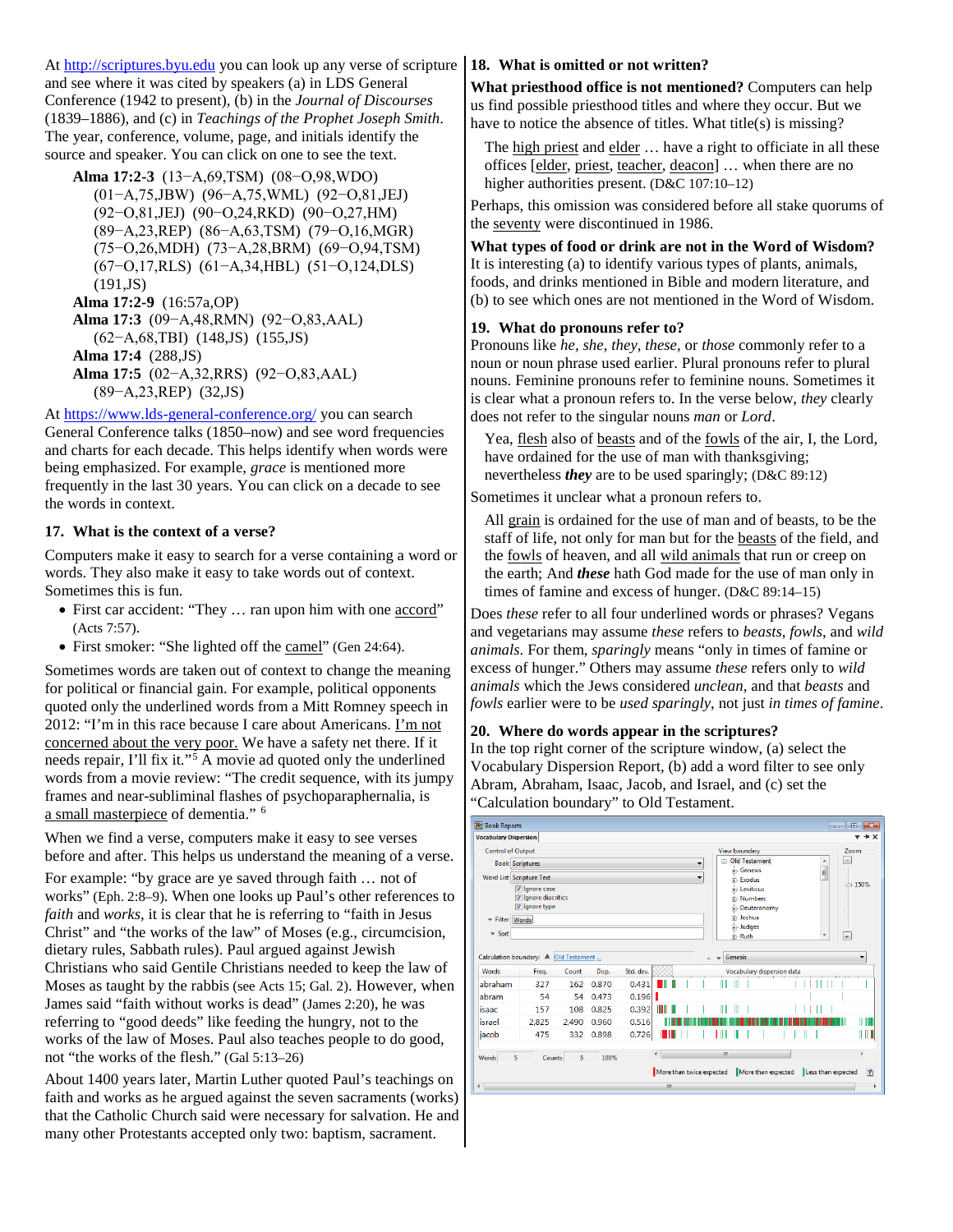#### **21. What words occur only in the Book of Mormon?**

<span id="page-4-2"></span><span id="page-4-1"></span>In the top right corner of the scripture window, (a) select the Vocabulary Frequency Distribution Report, (b) select Book of Mormon section, (c) select the filter "Only in Section A," and (d) click on the Recompute button.

| <u> - 1 - 2 - 1</u>                           |
|-----------------------------------------------|
| <b>BBBDD</b>                                  |
| <b>Book Information Report</b>                |
| <b>Character Usage Report</b>                 |
| <b>Vocabulary Dispersion Report</b>           |
| <b>Vocabulary Frequency Distribution Repo</b> |
|                                               |

<span id="page-4-6"></span><span id="page-4-5"></span><span id="page-4-4"></span><span id="page-4-3"></span>

|      | <b>Vocabulary Frequency Distribution</b>                             |                          |                   |                          |                                                                |
|------|----------------------------------------------------------------------|--------------------------|-------------------|--------------------------|----------------------------------------------------------------|
|      | <b>Book Scriptures</b><br>Word list Scripture Text                   |                          |                   | <b>Sections</b>          | Gospels (NT)<br>Epistles of Paul (NT)<br>General Epistles (NT) |
|      | Filter Only A:                                                       |                          |                   | $\overline{\phantom{a}}$ | A: Book of Mormon<br>B.C. (B of M)<br>$A.D.$ ( $B$ of $M$ )    |
|      | $\blacktriangleright$ Sort   Words in the word listWords $\triangle$ |                          |                   |                          | ▼ Subcolumn Sect. Frequency per Million Se                     |
|      | ≖                                                                    | Frequency                | A: Book of Mormon |                          |                                                                |
| Num. | <b>Words</b>                                                         |                          |                   |                          |                                                                |
|      | 1 abandoned                                                          | 2                        |                   | 2                        |                                                                |
|      | 2 abhorrence                                                         | 2                        | 7                 |                          |                                                                |
|      | 3 abinadi                                                            | 37                       | 131               | 37                       |                                                                |
|      | 4 abinadom                                                           | $\overline{\phantom{a}}$ | 7                 |                          |                                                                |

For a similar graphical report, (a) select "Word-Use Reports" from the top right corner of the Search Window, (b) select "Words used ONLY in reference," and (c) click on the "B of M" bar in the chart to see the words in the top left



window. To zoom in, double-click on the "B of M" bar.



#### **22. Other WordCruncher reports and features**

The Search window, Search Results window, and text windows like the Scripture text window all have report buttons in the top right corner. Reports may have filters and sort options (e.g., click on a column heading). If you have questions about a report, you can press the F1 key or select Contents… from the Help menu.

#### <span id="page-4-0"></span>**23. Other computer resources**

#### **LDS View Scriptures**

LDS View is a version of WordCruncher that includes the LDS Scriptures in about 30 languages. If you are interested in the scriptures as well as other LDS Gospel Library materials (see below) you can use WordCruncher or LDS.org.

#### **WordCruncher eBooks**

After you download WordCruncher at www.wordcruncher.com, you can download various eBooks. Webster's 1844 dictionary can be a helpful resource for scripture study. The following is a brief list of free eBooks that can help one better understand the scriptures. When you go to the WordCruncher Bookstore, you will see a brief description of these and other eBooks.

#### **LDS Gospel Library**

- *The Scriptures* in about 30 languages.
- General Conference Addresses
- *Teachings of Presidents of the Church* manuals
- Institute Student Manuals: Old Testament to Pearl of Great Price

#### **WordCruncher Library LDS Authors**

- Bradford, Gerald. *Uncovering the Original Text of the Book of Mormon*
- Faulconer, James E. *Scripture Study: Tools and Suggestions*
- ——. *Romans 1*
- ——. *Life of Holiness*
- Nibley, Hugh W. *Teachings of the Book of Mormon*
- ——. *Teachings of the Pearl of Great Price*
- ——. *Of All Things*
- ——. *When the Lights Went Out*
- Parry, Donald W. *Harmonizing Isaiah*
- ——, ed. *Echoes and Evidences of the Book of Mormon*
- ——, ed. *Isaiah in the Book of Mormon*
- ——, *Poetic Parallelisms in the Book of Mormon*,
- ——, ed. *Temples of the Ancient World*
- ——, ed. *Temple in Time and Eternity*
- Pinnock, Hugh W. *Finding Biblical Hebrew and Other Ancient Literary Forms in the Book of Mormon*
- Ricks, Stephen D., ed. *Allegory of the Olive Tree*
- ——, ed. *King Benjamin's Speech*
- ——, ed. *Warfare in the Book of Mormon*
- Reynolds, George, *Commentary on the Book of Mormon*
- Reynolds, Noel B., ed. *Early Christians in Disarray*
- ——. *Book of Mormon Authorship*
- Roberts, B. H. *Comprehensive History of The Church*
- Skinner, Andrew, ed., *Third Nephi: An Incomparable Scripture*
- Smith, Hyrum M. *Doctrine and Covenants Commentary*
- Smith, Joseph. *Documentary History of the Church*
- ——. *Teachings of the Prophet Joseph Smith*
- Sorenson, John L. *Mormon's Map*
- ——. *Ancient American Setting for the Book of Mormon*
- ——, ed. *Rediscovering the Book of Mormon*
- Taylor, John. *Life and Writings of*
- Talmage, James E. *Religious Writings* (includes *Jesus the Christ, Articles of Faith*, and more)
- Thorne, Melvin J. *Pressing Forward with the Book of Mormon*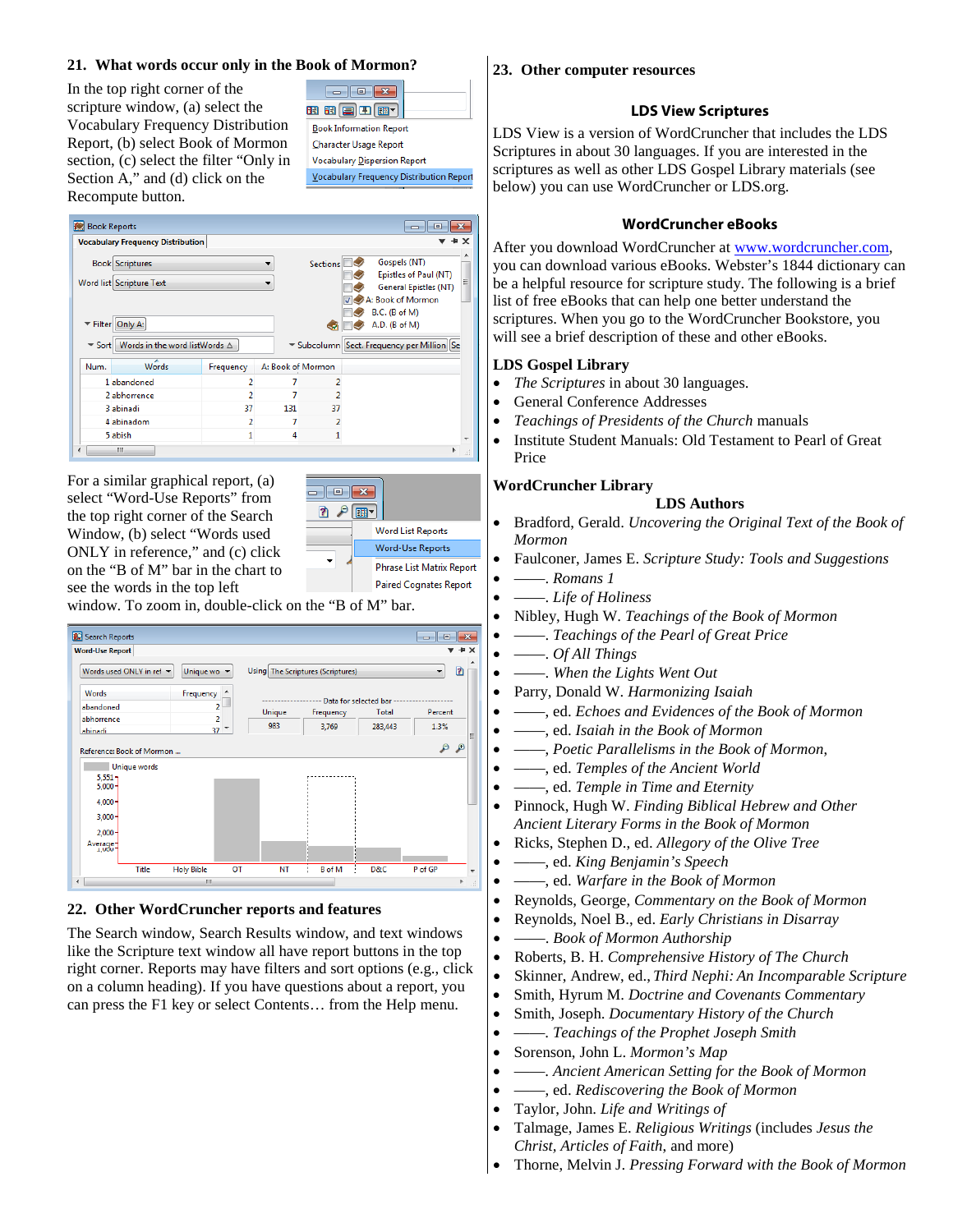#### • Welch, John W. *Illuminating the Sermon at the Temple …*

- ——, ed. *Legal Cases in the Book of Mormon*
- ——, ed. *Reexploring the Book of Mormon*
- Woodruff, Wilford. *Life and Writings of*
- Joseph Smith's Translation (JST) Electronic Library
- Early LDS Periodicals (e.g., *Times and Seasons, Messenger and Advocate, Evening and Morning Star, Elder's Journal*)

#### **Non-LDS Authors**

- Edersheim, Alfred. *The Temple*
- ——. *Life and Times of Jesus the Messiah*
- ——. *Sketches of Jewish Social Life*
- Falk, Ze'ev W. *Hebrew Law in Biblical Times*
- Farrar, Frederic W. *Life of Christ*
- Freeman, James M. *Handbook of Bible Manners and Customs*
- Ginzberg, Louis. *Legends of the Jews*
- Hatch, Edwin. *Influence of Greek Philosophy and Usages upon the Christian Church*
- Josephus (Jewish historian, AD 37–100), *Writings of Josephus*
- Mountford, Lydia. *Writings of Lydia Mountford* [Includes two books about the Bible from a Middle Eastern perspective.]
- Roberts, … *Early Christian Fathers* (ANF, NPNF)
- Schaff, Philip, ed. *Creeds of Christendom*
- Webster, Noah. *Dictionary of the English Language* (1844)

#### **Church Internet Resources**

At [www.lds.org](http://www.lds.org/) you can find many resources by clicking on the Resources button near the top right. You can also go directly to these resources: [scriptures.lds.org](http://scriptures.lds.org/) , [mobile.lds.org,](http://mobile.lds.org/) [institute.lds.org,](http://institute.lds.org/) [seminary.lds.org,](http://seminary.lds.org/) [manuals.lds.org,](http://manuals.lds.org/) [magazines.lds.org,](http://magazines.lds.org/) [lds.org/media-library](http://lds.org/media-library)

#### **BYU Internet Resources**

[mi.byu.edu](http://mi.byu.edu/) is the Maxwell Institute website. It has online versions of many books they have published including those published under the name of F.A.R.M.S. (e.g., Hugh Nibley's writings). Many of these books are also available as WordCruncher eBooks (see brief list above). You can download some of these books as PDFs (e.g., Donald Parry, *[Visualizing Isaiah](http://publications.maxwellinstitute.byu.edu/book/visualizing-isaiah/)*).

[scriptures.byu.edu](http://scriptures.byu.edu/) lets you see and read where scripture verses were cited in general conference talks (1942–present), in *Journal of Discourse*s (1839–86), and in *Teachings of the Prophet Joseph Smith.* Se[e examples in item 15 above.](#page-2-0)

speeches.byu.edu lets you read, watch, or listen to BYU devotionals and firesides given by Church leaders, BYU presidents and professors, and distinguished campus visitors.

[rsc.byu.edu](http://rsc.byu.edu/) is the Religious Studies Center's website that provides online access to their publications.

[edl.byu.edu/webster](http://edl.byu.edu/webster) lets you use a browser to access Webster's 1844 dictionary. This dictionary is also a WordCruncher eBook.

[byustudies.byu.edu](http://byustudies.byu.edu/) provides access to scholarly articles on topics of LDS interest that have been published in BYU Studies.

#### **Other Internet Resources**

[www.ldsgospeldoctrine.net:](http://www.ldsgospeldoctrine.net/) This has links to several websites with free notes or handouts created by a variety of Gospel Doctrine instructors to help with discussions of the scriptures.

[www.blueletterbible.org:](http://www.blueletterbible.org/) This has 16 English Bible translations. Differences in translations suggest questions or improve understanding of old English words.

[www.fairmormon.org](http://www.fairmormon.org/) gives faithful answers to critical questions.

[www.mormoninterpreter.com](http://www.mormoninterpreter.com/) is A Journal of Mormon Scripture with many past and present BYU scholars on the board.

[bookofmormoncentral.org](https://bookofmormoncentral.org/) provides free access to Book of Mormon research and scholarship.

#### **Book of Mormon Geography**

The Church has no official position on the location of Book of Mormon lands. Three proposals are: Mesoamerica (Mexico and Guatemala), the U.S. Heartland or Great Lakes (East of the Mississippi), and Baja California. To find other proposals, search online for *Book of Mormon geography*.

- *Mesoamerica:* [fairmormon.org,](http://fairmormon.org/) [bmaf.org,](http://bmaf.org/) [poulsenll.org](http://www.poulsenll.org/)
- *Heartland:* [ancientamerican.com,](http://ancientamerican.com/) [firmlds.org](http://www.firmlds.org/)
- *Baja:* [achoiceland.com](http://www.achoiceland.com/)
- These and several others: **bookofmormononline**.net

#### **Jewish Traditions, Customs, and Perspective**

[jewishencyclopedia.com](http://www.jewishencyclopedia.com/) contains the 12 volume Jewish Encyclopedia published between 1901 and 1906. It provides a Jewish perspective about people and events in the Old Testament.

[donna-connections.blogspot.com](http://www.donna-connections.blogspot.com/) is a blog by an LDS author and speaker that includes interesting insights based on the language and culture of the Bible.

[engediresourcecenter.com](http://engediresourcecenter.com/) has resources to help people understand the Old and New Testaments in their Hebraic and Jewish context.

#### **Ancient and Modern Temples**

[templestudy.com](http://www.templestudy.com/) is an LDS website about ancient and modern temples.

[templeinstitute.org](http://www.templeinstitute.org/) is a Jewish website about the Jewish temples. It includes art, photos, and video to help one visualize and understand ancient temple worship.

An interesting article describes old Catholic traditions and rituals. This helps to understand and appreciate restored temple worship.

• Marcus von Wellnitz, "The Catholic Liturgy and the Mormon Temple," BYU Studies 21:1 (1981), <http://byustudies.byu.edu/showtitle.aspx?title=5448>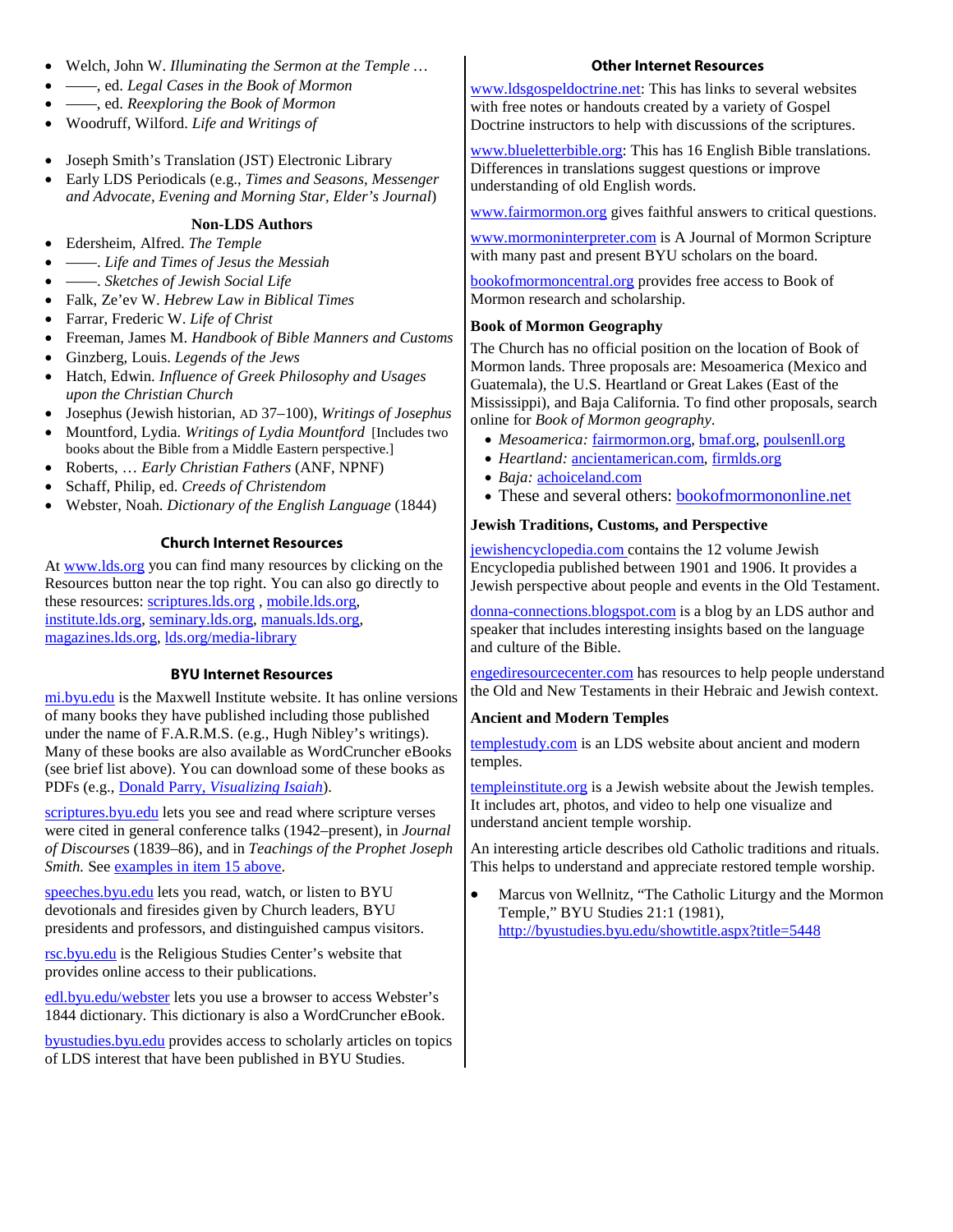# **Appendix A: Word Counts**

<span id="page-6-0"></span>**Frequency Distribution:** At the bottom of each search you can see the total number of words in each section (e.g., Old Testament) of the text. This "Total" count includes all *normal* words in all Word Lists (e.g., Scripture, Preface, Headings). It does not count punctuation, verse numbers, subwords, or tagwords. If you cannot see the "Total" column, right-click on a column heading and select Total.

|                                                                                                                                                                              |        |         | thy seed and her seed; bit shall bruise |  |
|------------------------------------------------------------------------------------------------------------------------------------------------------------------------------|--------|---------|-----------------------------------------|--|
| □ [3] Old Testament   Genesis 3:16                                                                                                                                           |        |         | $\times$                                |  |
| thy head, and thou shalt dbruise his<br>heel.<br>16 Unto the "woman he said, I will<br>greatly <sup>b</sup> multiply thy 'sorrow and thy<br>conception; in sorrow thou shalt |        |         |                                         |  |
|                                                                                                                                                                              |        |         |                                         |  |
| A Old Testament                                                                                                                                                              |        |         | ✔Ⅹ♀⊞                                    |  |
| Table of contents                                                                                                                                                            | Actual | Total   |                                         |  |
| <b>D</b> Old Testam                                                                                                                                                          | 3,256  | 637,703 |                                         |  |
| <b>E</b> New Testan                                                                                                                                                          | 552    | 188,259 |                                         |  |
| <b>E</b> Book of Mo                                                                                                                                                          | 1,108  | 283,349 |                                         |  |
| <b>E</b> <i>Doctrine</i> an                                                                                                                                                  | 621    | 133,173 |                                         |  |

# **Word Counts for a Word list**

**Search for all words in a Word list** (e.g., Scripture Text)**:** Type an asterisk in the Find box and press Enter to see the Frequency Distribution. This type of search gets the same results for a Word list regardless of which search options (e.g., All Forms) are selected. However, it also includes all "words" (e.g., punctuation marks, subwords, and tagwords) that are in the WordWheel. Therefore, in the Frequency Distribution, you will see that the Actual column is greater than the Total column.

| Search <sup>®</sup>                                         |  |
|-------------------------------------------------------------|--|
| 又 All Forms 3 Ignore Case 3 Ignore Type 3 Ignore Diacritics |  |
| Word list Scripture Text<br>Search The Scriptures           |  |
| $\blacktriangleright$ Find                                  |  |

**Search for all "normal" words in a Word list:** To omit

punctuation marks or other "words" from your search, add a Word-Type filter and put a check by "Normal text." If you have version 7.1.56 or later of WordCruncher/LDS View, adding this filter will shut off the *All Forms* and *Ignore Type* search options. If you now search for all words ("\*"), the Actual column will be less than the Total column which includes prefaces and headings. [The Actual and Total column are the same when you search "All text" for "Normal words."]



**Search for all words in part of a book** (e.g., Alma)**:** Set the bounds (e.g., Table of Contents). Type an asterisk in the Find box and press Enter to see the Frequency Distribution. This type of search gets the same results for a Word list regardless of which search options (e.g., All Forms) are selected. However, it also includes all "words" (e.g., punctuation marks, subwords, and tagwords) that are in the WordWheel. Therefore, in the Frequency Distribution, you will see that the Actual column is greater than the Total column.